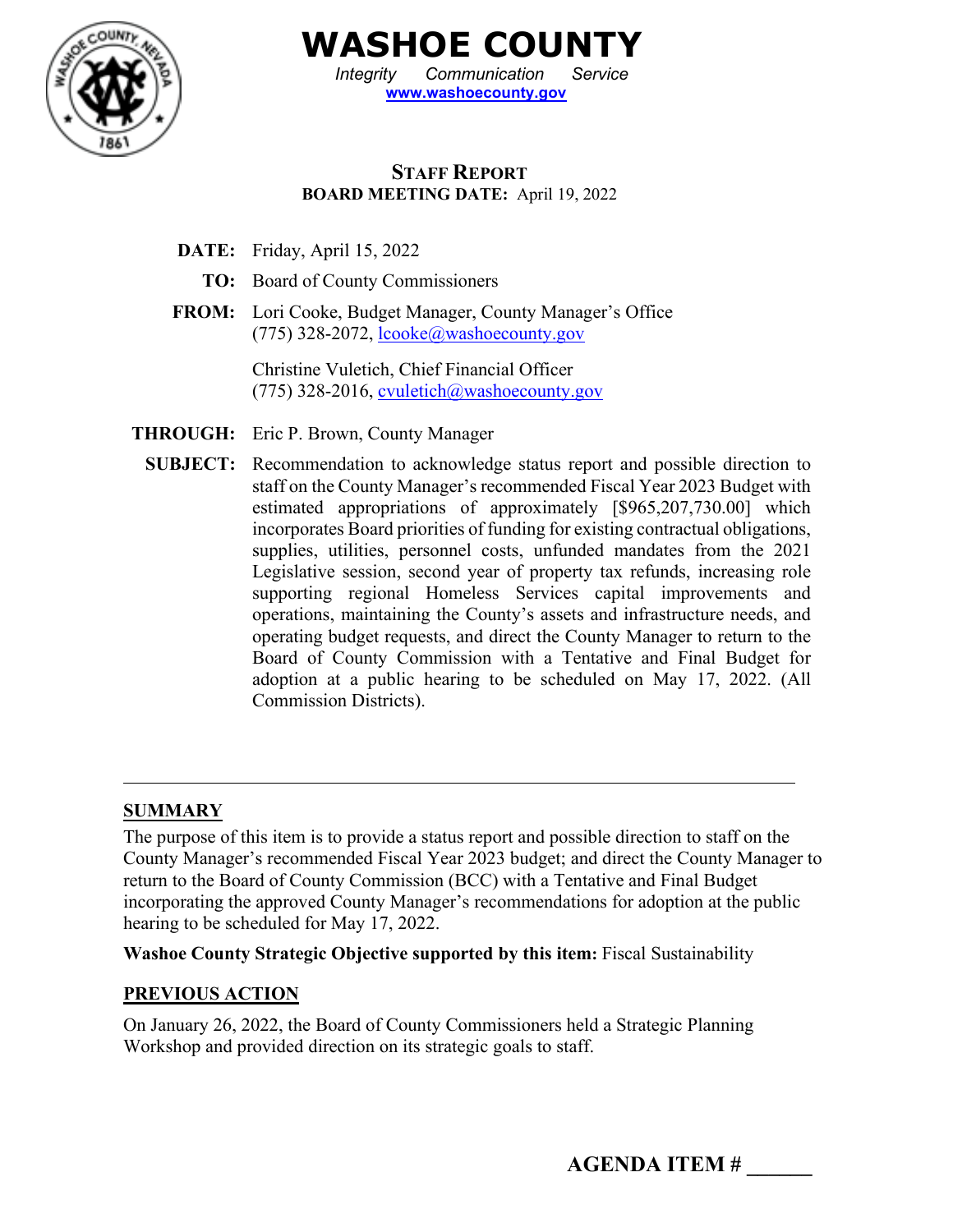On April 12, 2022, the Board heard an overview of the financial outlook for Washoe County. The overview included a review of the General Fund's financial results for Fiscal Year 2021, a Year-to-Date FY 2022 Budget review, and financial outlook for Fiscal Year 2023, which identified the need to prioritize funding needs and requests.

## **BACKGROUND**

As the worldwide COVID-19 pandemic unfolded in early 2020, lockdowns, business shut-downs, consumer spending and COVID-19 response activities all resulted in acute economic/fiscal impacts. Much like many other local governments and businesses, Washoe County's Fiscal Year 2021 (FY21) budget was prepared in an unprecedented environment while significant economic events were unfolding with unemployment rising to 19.9% in Washoe County. Thankfully, Washoe County revenue impacts in FY21 were not as great as anticipated; over \$20 million of federal Cares Act funding was awarded; and conservative fiscal management resulted in better than anticipated financial results as of June 30, 2021. As of February 2022, the County's unemployment rate was 2.8%, which is lower than the February 2020 pre-pandemic rate of 3.2%.

While economic growth has been strong in Washoe County, the economy is expected to slow down due to increased costs for energy, materials, food and labor, as well as continued supply chain issues and rising interest rates. As economic growth slows, the County's revenue growth is also expected to slow, and resources will not support all needs and budget requests for funding in FY23.

While last fiscal year's results provide non-recurring financial resources to pay for one-time needs, such as property tax refunds per a legal settlement, and needed asset maintenance and capital improvements, challenges remain. There are many priorities that were considered in developing the Fiscal Year 2023 Recommended Budget. These priorities included funding for existing contractual obligations, supplies, utilities, personnel costs, unfunded mandates from the 2021 Legislative session, property tax refunds, ramping up of Homeless Services capital improvements and operations, maintaining the County's assets and infrastructure needs, and additional operating budget requests.

As such, the County Manager's Fiscal Year 2023 (FY23) Recommended Budget reflects consideration of service needs and anticipated resources. It also adheres to the County's continued goals throughout the last several years:

- Maintain Services
- Keep Employees Working
- Use Reserves Wisely

Total FY23 appropriations for 23 Governmental and 6 Proprietary funds are \$965.2 million, see chart below.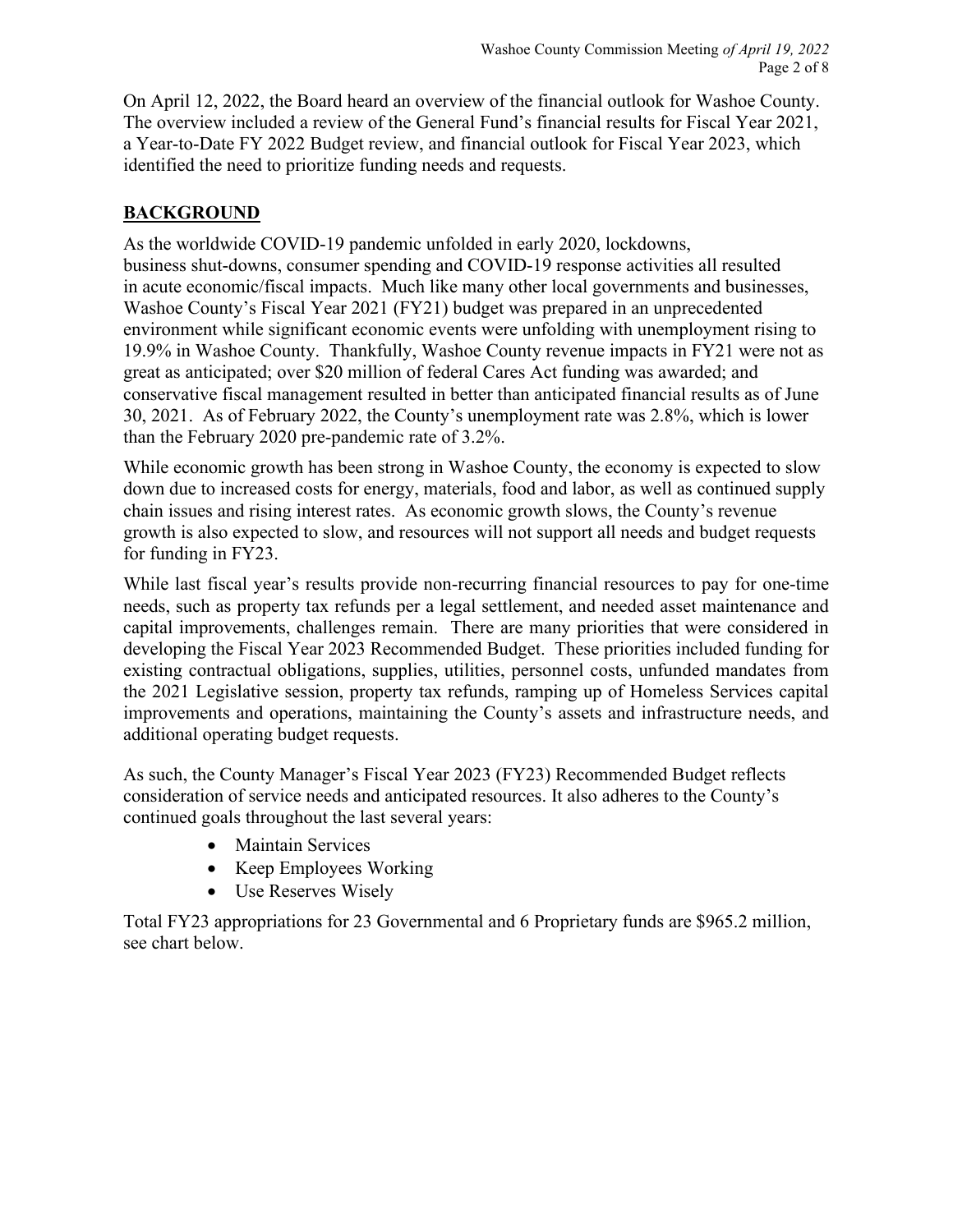| <b>Washoe County</b>                |                         |             |                         |             |  |
|-------------------------------------|-------------------------|-------------|-------------------------|-------------|--|
|                                     | <b>Fiscal Year 2022</b> |             | <b>Fiscal Year 2023</b> |             |  |
| <b>Total Budget Appropriations*</b> |                         | Final       | Recommended             |             |  |
| <b>Governmental Funds</b>           |                         |             |                         |             |  |
| <b>General Fund</b>                 | \$                      | 436,638,743 | \$                      | 506,546,803 |  |
| Special Revenue Funds               | \$                      | 238,081,653 | \$                      | 270,599,802 |  |
| Capital Project Funds               | \$                      | 50,436,306  | \$                      | 65,847,067  |  |
| Debt Service Funds                  | \$                      | 13,752,515  | \$                      | 14,002,848  |  |
| <b>Total Governmental Funds</b>     | \$                      | 738,909,217 | \$                      | 856,996,520 |  |
| <b>Proprietary Funds</b>            |                         |             |                         |             |  |
| <b>Enterprise Funds</b>             |                         | 23,692,567  |                         | 29,090,012  |  |
| Internal Service Funds              |                         | 75,343,284  |                         | 79,121,198  |  |
| Total Proprietary Funds             |                         | 99,035,851  |                         | 108,211,210 |  |
| Total Appropriations - All Funds    |                         | 837,945,068 |                         | 965,207,730 |  |

\*Total appropriations include expenditures, contingencies and transfers out Notable highlights for the FY23 Recommended Budget, for all funds, include:

#### An additional 93.3 FTEs:

- o 62.85 General Fund
	- $\blacksquare$  25.0 Legislative AB424
		- Alternate Public Defender, District Attorney, District Court, Reno Justice Court, Sheriff's Office, Sparks Justice Court
	- 18.4 Criminal Justice
		- Alternative Sentencing, District Court, Juvenile Services, Public Defender, Sheriff's Office
	- 5.0 Vulnerable Populations
		- Facilities-Cares Campus, Public Guardian
	- 14.45 Central Services, Regional Services, Other Support
		- Assessor's Office, Finance, Human Resources, Manager's Office - Communications, Manager's Office - Sustainability, Medical Examiner, Parks, Technology Services, Treasurer's **Office**
- o 30.5 Other Funds
	- 1.0 Animal Services
	- 12.0 Child Protective Services
	- 8.5 Health District
	- 3.0 Human Services-Homelessness
	- 1.0 Regional Communications
	- 5.0 Senior Services

General Fund Transfers Out of \$108.7 million, supporting:

Transfer to Capital Projects \$45 million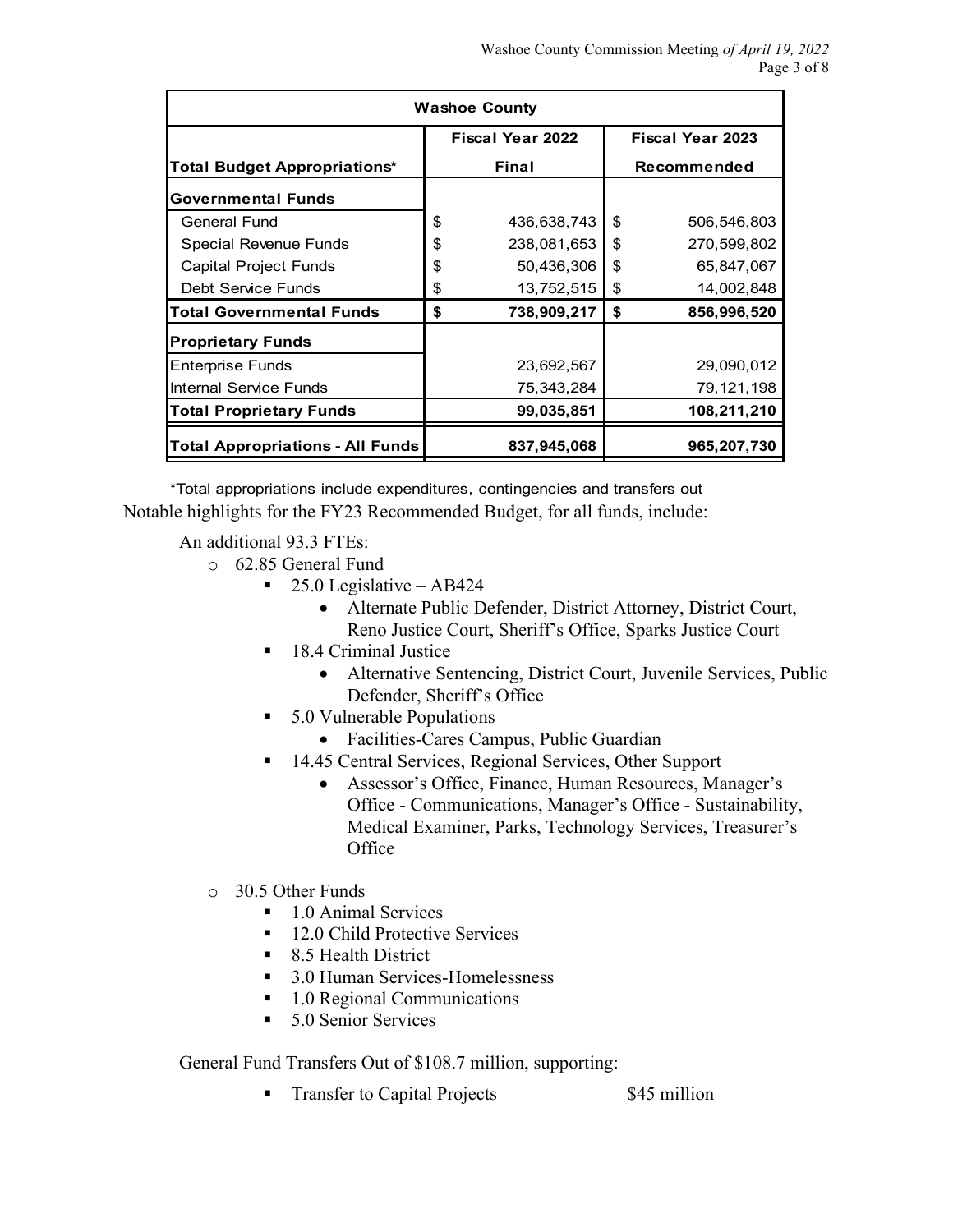• Includes increased FY23 transfer of \$38 million (one-time), to support Infrastructure Scorecard projects. This is the statutory maximum per NRS 354.6117.

| Indigent Fund | \$22.1million |
|---------------|---------------|
|               |               |

- Homelessness Fund \$20.8 million
	- Includes increased FY23 transfer of \$13 million (ongoing), to support programming and other needs.
- Health District \$9.5 million
- Debt Service Fund \$6.2 million
- Senior Services Fund \$3.4 million
	- Includes increased FY23 transfer of \$2 million (ongoing), to support Daybreak & Homemaker programs.
- Roads Fund \$1.2 million
- Child Protective Services Fund \$447 thousand

General Fund Contingency at the NRS allowable 3% of budgeted expenditures, or \$11.6 million (NRS 354.608).

As the largest fund, the General Fund FY23 appropriations are \$506.5 million, see chart below: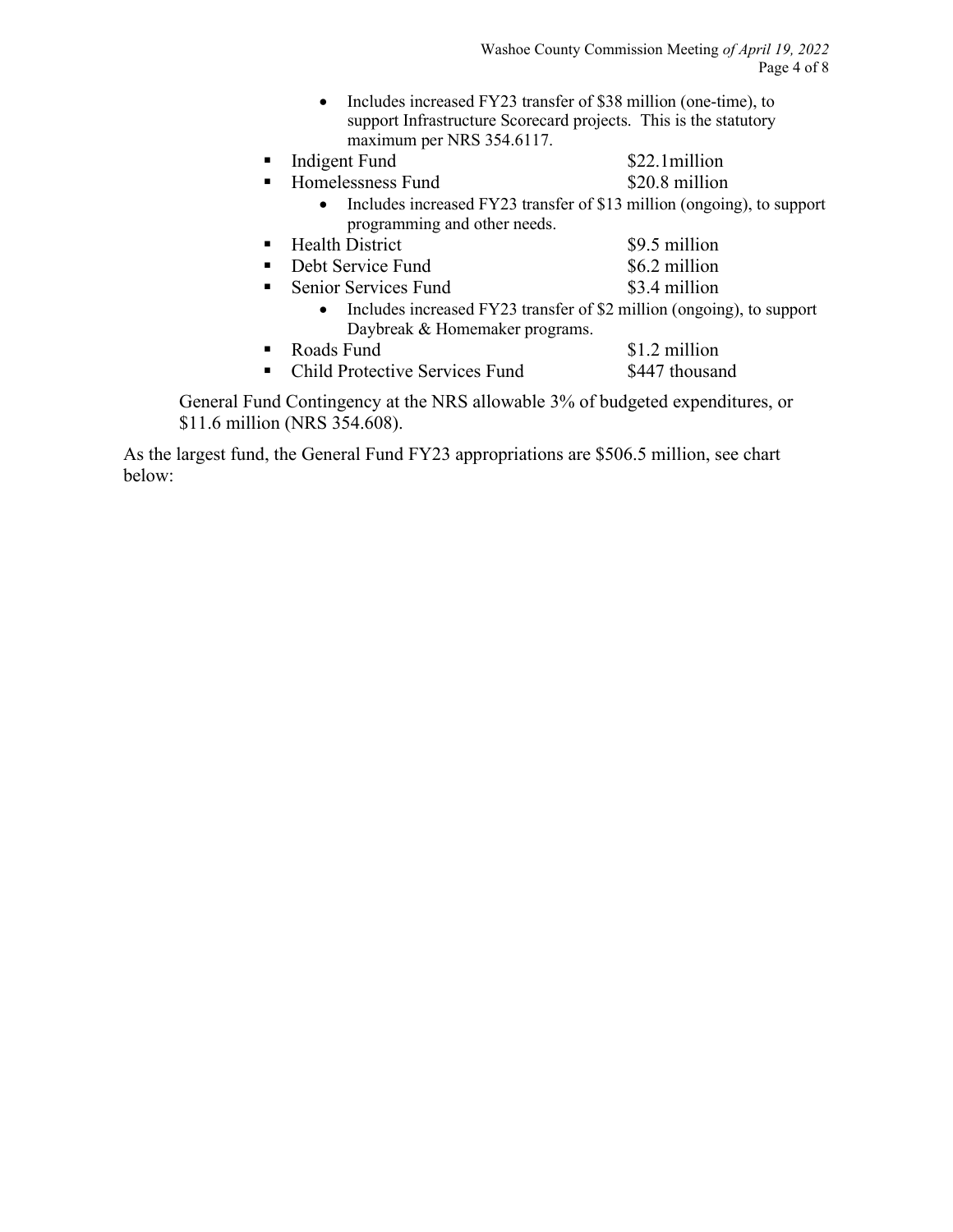| Washoe County FY 2023 General Fund Recommended Budget   |               |                 |                  |                                            |            |  |
|---------------------------------------------------------|---------------|-----------------|------------------|--------------------------------------------|------------|--|
|                                                         | FY 2021       | FY 2022         | FY 2023          | FY23 vs. FY22 Year-<br><b>End Estimate</b> |            |  |
| <b>Sources and Uses</b>                                 | <b>Actual</b> | <b>Estimate</b> | Recommende       | % Var.                                     | \$ Var.    |  |
| <b>Revenues and Other Sources:</b>                      |               |                 |                  |                                            |            |  |
| Taxes                                                   | 193,797,302   | 203, 703, 752   | 222,084,279      | 9.0%                                       | 18,380,527 |  |
| Licenses and permits                                    | 10,794,523    | 10,545,793      | 10,832,500       | 2.7%                                       | 286,707    |  |
| <b>Consolidated taxes</b>                               | 142,376,192   | 157,325,692     | 165,978,000      | 5.5%                                       | 8,652,308  |  |
| SCCRT AB104                                             | 17,269,476    | 19,059,253      | 20,107,438       | 5.5%                                       | 1,048,185  |  |
| Other intergovernmental                                 | 10,466,159    | 8,149,449       | 8,281,520        | 1.6%                                       | 132,071    |  |
| Charges for services                                    | 23,423,125    | 22,638,845      | 23,618,771       | 4.3%                                       | 979,926    |  |
| Fine and forfeitures                                    | 6,754,416     | 6,550,982       | 6,544,782        | $-0.1%$                                    | (6, 200)   |  |
| Miscellaneous                                           | 2,761,286     | 4,310,611       | 4,419,691        | 2.5%                                       | 109,080    |  |
| <b>Total revenues</b>                                   | 407,642,479   | 432,284,377     | 461,866,981      | 6.8%                                       | 29,582,604 |  |
| Other sources, transfers in                             | 1,084,865     | 729,439         | 587,000          | $-19.5%$                                   | (142, 439) |  |
| <b>TOTAL SOURCES</b>                                    | 408,727,344   | 433,013,816     | 462,453,981      | 6.8%                                       | 29,440,165 |  |
| <b>Expenditures and Other Uses:</b>                     |               |                 |                  |                                            |            |  |
| Salaries and wages                                      | 162,686,537   | 170, 119, 228   | 189,622,732      | 11.5%                                      | 19,503,504 |  |
| <b>Employee benefits</b>                                | 89,002,201    | 88,856,638      | 95,479,621       | 7.5%                                       | 6,622,984  |  |
| Services and supplies                                   | 51,619,782    | 69,156,140      | 78,089,340       | 12.9%                                      | 8,933,199  |  |
| Settlement payments (one-tim                            |               | 16,000,000      | 22,000,000       | 37.5%                                      | 6,000,000  |  |
| Capital outlay                                          | 327,500       | 1,160,113       | 1,104,198        | $-4.8%$                                    | (55, 915)  |  |
| <b>Total expenditures</b>                               | 303,636,016   | 345, 292, 119   | 386, 295, 891    | 11.9%                                      | 41,003,771 |  |
| Transfers out                                           | 46,869,779    | 54,649,260      | 70,665,860       | 29.3%                                      | 16,016,600 |  |
| Transfers out (one-time)                                |               | 34,896,774      | 37,996,175       | 8.9%                                       | 3,099,401  |  |
| Contingency                                             |               | 8,928,000       | 11,588,877       | 29.8%                                      | 2,660,877  |  |
| <b>TOTAL USES</b>                                       | 350,505,795   | 443,766,153     | 506,546,803      | 14.1%                                      | 62,780,649 |  |
| <b>Net Change in Fund Balance</b>                       | 58,221,549    | (10, 752, 337)  | (44,092,822)     |                                            |            |  |
| <b>Beginning Fund Balance</b>                           | 94,267,805    | 152,489,354     | 141,737,017      |                                            |            |  |
| <b>Ending Fund Balance</b><br>Non-spendable/Restricted/ | 152,489,354   | 141,737,017     | 97,644,195       |                                            |            |  |
| Committed/Assigned                                      | \$30,402,388  | \$20,573,531    | 11,894,473<br>\$ |                                            |            |  |
| <b>Unassigned Fund Balance</b>                          | \$122,086,966 | \$121,163,486   | \$85,749,722     |                                            |            |  |
| <b>Unassigned Fund Balance %</b>                        | 34.9%         | 27.9%           | 17.4%            |                                            |            |  |

\*as % of Expense & Transfers less Capital

The FY23 Recommended General Fund budget reflects a balanced budget with a one-time use of fund balance of \$44.1 million. This use of fund balance supports the legally obligated property tax settlement payments anticipated in FY23 and one-time funding to support various Infrastructure Scorecard projects. Depending on the actual amount of FY23 payments processed, FY24 may require additional appropriations for settlement payments. Unassigned ending fund balance is forecast at \$85.7 million, or 17.4%, which is slightly higher than the Board's policy level of 10-17%.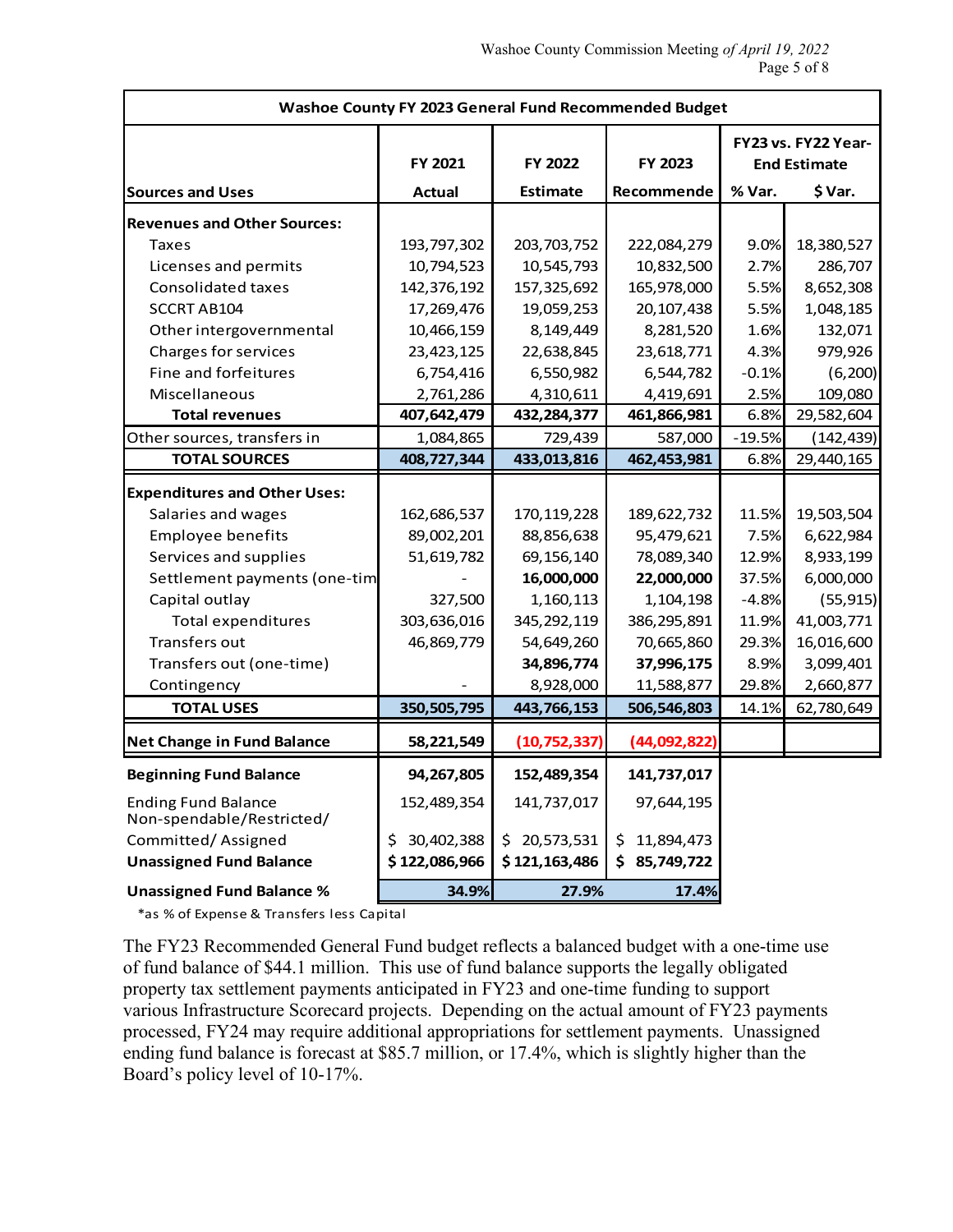Other notable changes/enhancements for the FY23 Recommended Budget include increased General Fund services and supplies, personnel expenses and an increased transfer to support Cares Campus operations within the Homelessness Fund (see below).

| Washoe County FY 2023 Homelessness Fund Recommended Budget |               |                 |             |                                            |               |  |
|------------------------------------------------------------|---------------|-----------------|-------------|--------------------------------------------|---------------|--|
|                                                            | FY 2021       | FY 2022         | FY 2023     | FY23 vs. FY22 Year-<br><b>End Estimate</b> |               |  |
| <b>Sources and Uses</b>                                    | <b>Actual</b> | <b>Estimate</b> | Recommended | % Var.<br>\$ Var.                          |               |  |
| <b>Revenues and Other Sources:</b>                         |               |                 |             |                                            |               |  |
| <b>Taxes</b>                                               |               |                 |             |                                            |               |  |
| Licenses and permits                                       |               |                 |             |                                            |               |  |
| Intergovernmental                                          |               | 4,548,516       | 300,000     | $-93.4%$                                   | (4, 248, 516) |  |
| Charges for services                                       |               | 421,538         | 440,000     | 4.4%                                       | 18,462        |  |
| Fine and forfeitures                                       |               |                 |             |                                            |               |  |
| Miscellaneous                                              |               | 759,579         | 130,000     | $-82.9%$                                   | (629, 579)    |  |
| <b>Total revenues</b>                                      |               | 5,729,633       | 870,000     | $-84.8%$                                   | (4,859,633)   |  |
| Other sources, transfers in                                |               | 16,741,350      | 31,763,095  | 89.7%                                      | 15,021,745    |  |
| <b>TOTAL SOURCES</b>                                       | ÷             | 22,470,983      | 32,633,095  | 45.2%                                      | 10, 162, 112  |  |
| <b>Expenditures and Other Uses:</b>                        |               |                 |             |                                            |               |  |
| Salaries and wages                                         |               | 3,707,795       | 4,949,380   | 33.5%                                      | 1,241,585     |  |
| <b>Employee benefits</b>                                   |               | 1,820,179       | 2,460,663   | 35.2%                                      | 640,484       |  |
| Services and supplies                                      |               | 16,026,647      | 24,850,352  | 55.1%                                      | 8,823,705     |  |
| Capital outlay                                             |               | 555,866         | 300,000     | $-46.0%$                                   | (255, 866)    |  |
| <b>Total expenditures</b>                                  |               | 22,110,487      | 32,560,395  | 47.3%                                      | 10,449,908    |  |
| <b>Transfers out</b>                                       |               |                 |             |                                            |               |  |
| Contingency                                                |               | 91,876          | 72,700      | $-20.9%$                                   | (19, 176)     |  |
| <b>TOTAL USES</b>                                          |               | 22,202,363      | 32,633,095  | 47.0%                                      | 10,430,732    |  |
| <b>Net Change in Fund Balance</b>                          |               | 268,620         |             |                                            |               |  |

As part of the FY23 Recommended budget, FY22 year-end financial actions are necessary as indicated below. These actions will be included with the FY23 Final Budget adoption on May 17, 2022.

- o Increase General Fund Stabilization Reserve from \$3 million to \$4 million at FY22 year-end as a restriction of fund balance. The Board policy is Stabilization of at least \$3 million. With the increase, Stabilization reserve will increase \$1 million and represent 1.04% of FY23 budgeted expenditures.
	- **Per NRS 354.6115, Stabilization is limited to 10.0% of prior year** expenditures.
	- Stabilization reserve has been accessed twice in the last five years; once in FY18 for the 2017 North Valleys Flooding (replenished in FY19) and again in FY20 for the COVID-19 Pandemic response (replenished in FY21).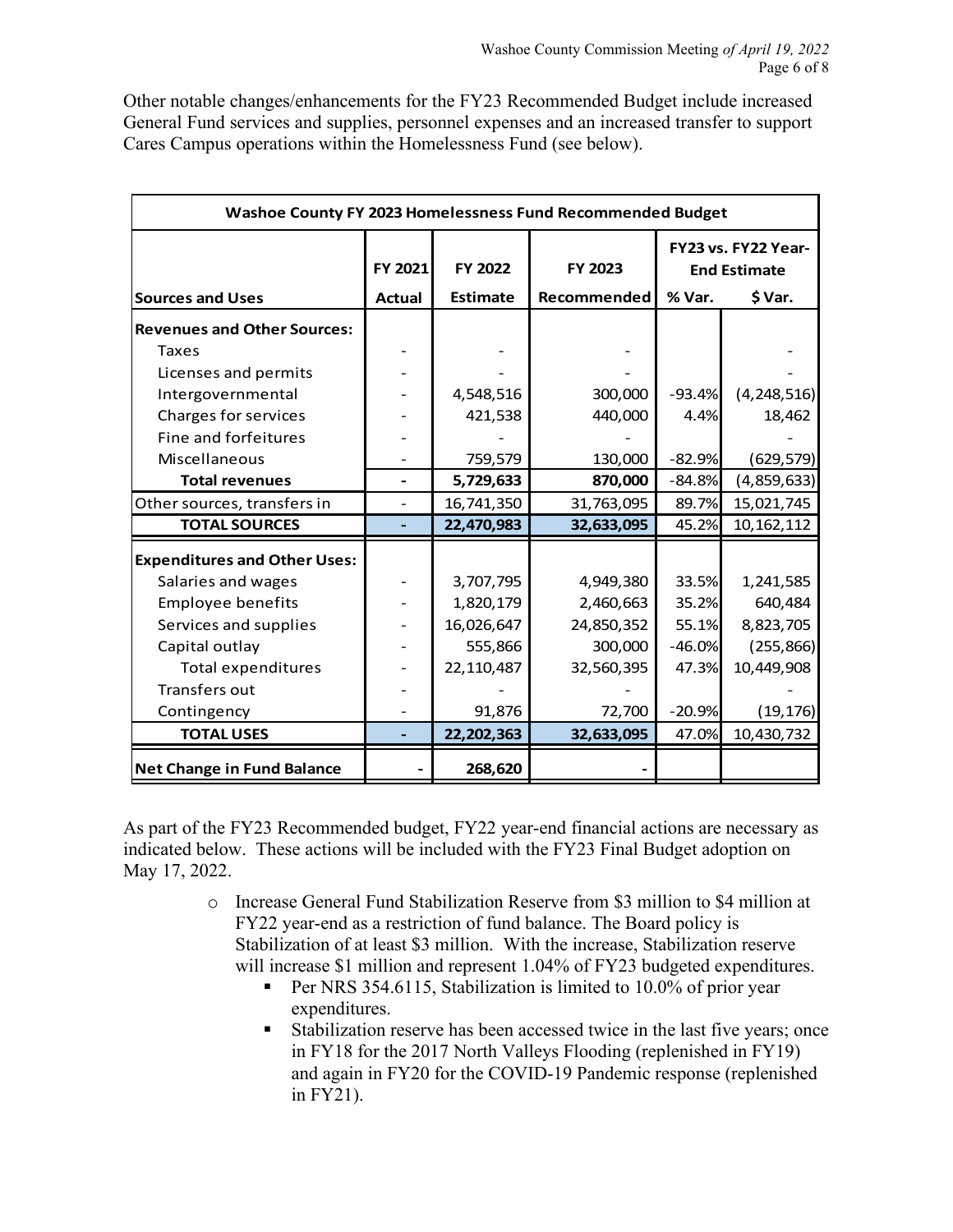- o Process unbudgeted General Fund transfers:
	- \$34.3 million transfer to the Capital Improvement program-bringing total GF transfers to CIP to the statutory maximum.
		- The transfer will support:
			- o \$11.3 million of already BCC-approved CIP projects to provide the required budget authority to complete those projects.
			- o \$19.5 million of FY23 Recommended projects. Most projects are one-time and represent needed renovations and replacement items, such as roofs, HVACs, security systems upgrades, park playgrounds and restrooms, for various County facilities such as the Senior Center, Jail, Regional Public Safety Training Center, Courthouse as identified in the Infrastructure Scorecard.
			- o \$3.5 million, or 10% of the total transfer, for currently unquantified projects and/or cost variances.
		- \$9.4 million of CIP project funding was deferred or eliminated in Fiscal Years 2020 and 2021.
	- **S550** thousand to the Roads Fund to support one-time large equipment purchases.
- o FY22 General Fund Contingency request submitted to the BCC on 4/26/22 to address:
	- \$300 thousand for Conflict Counsel due to increased Indigent Defense caseload.
	- **S1.2 million for Roads Fund transfer to support one-time costs** supporting RAISE grant match and/or other unfunded projects.
	- **53 million for Indigent Fund transfer supporting two capital projects:** Riverhouse (\$2.5 million) and Our Place Campus Building 5A (\$500 thousand).
	- \$3 million for Homelessness Fund transfer to support FY22 Cares Campus operating costs not included in the FY22 adopted budget due to transition timing.

If the above are approved, the remaining FY22 General Fund Contingency will be \$1 million. If not needed for other items, staff will bring forward a request for the remaining amount (\$1 million or less) prior to June 30, 2022.

#### **Next Steps**

- May 17: Public Hearing of Fiscal Year 2023 Washoe County Tentative Budget and Adoption of Final Budget
- May 24: Special Meeting (continuation-if necessary) for Fiscal Year 2023 Final Budget
- June 1: Fiscal Year 2023 Final Budget due to State Department of Taxation